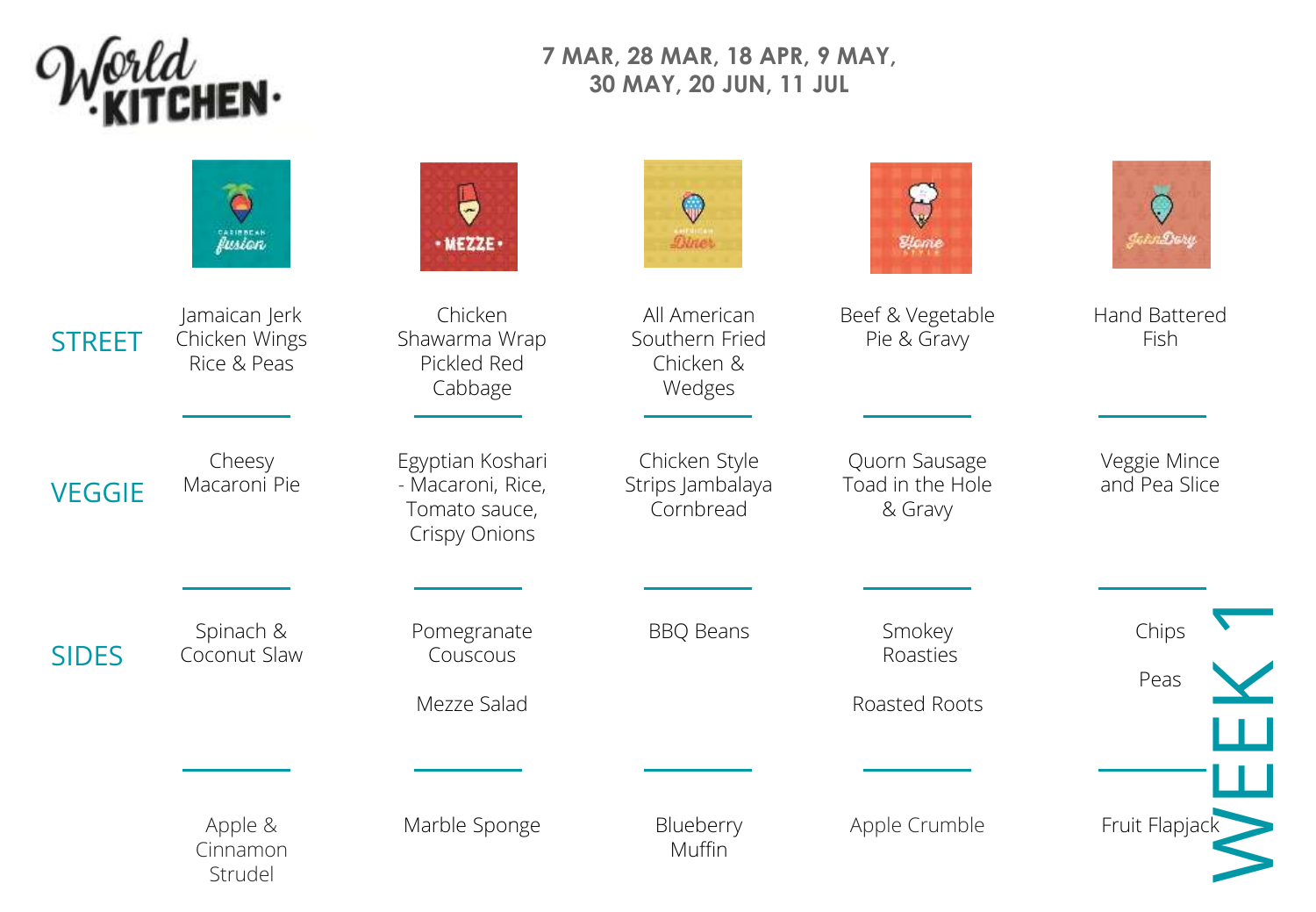

## **21 FEB, 14 MAR, 4 APR, 25 APR, 16 MAY, 6 JUN, 27 JUN, 18 JUL**

|               | O<br>INCREDIBLE                                | Elome                                         | <b>Sinet</b>                              | PRN                                          | de en Deru                                 |
|---------------|------------------------------------------------|-----------------------------------------------|-------------------------------------------|----------------------------------------------|--------------------------------------------|
| <b>STREET</b> | Spicy Andhra<br>Chicken Curry                  | Roast Chicken &<br>Stuffing Bap<br>Gravynaise | All American<br>Southern Fried<br>Chicken | Mongolian<br>Lion's Head Beef<br>Meatballs   | <b>Hand Battered</b><br>Fish               |
|               | Keralan<br><b>VEGGIE</b> Egg Molee Curry       | Quorn Roast &<br>Stuffing Bap<br>Gravynaise   | Veg Chilli<br>Nachos<br>Homemade<br>Salsa | Korean Spicy Rice<br>Bowl with<br>Fried Egg  | Homemade<br>Fishless Cake<br>Lemon Yoghurt |
| <b>SIDES</b>  | Turmeric Rice<br>Masala Roasted<br>Cauliflower | Fennel Seed<br>Roasties<br>Roasted Carrots    | Garlic & Herb<br>Wedges<br>Rainbow Slaw   | Beggar's Noodles<br>Sweet Chilli<br>Broccoli | Chips<br>Peas                              |
|               | Pineapple Upside<br>Down Cake                  | <b>Sticky Toffee</b><br>Pudding               | Carrot Cake                               | Rice Pudding &<br>Jam                        | Lemon Drizzle<br>Cake                      |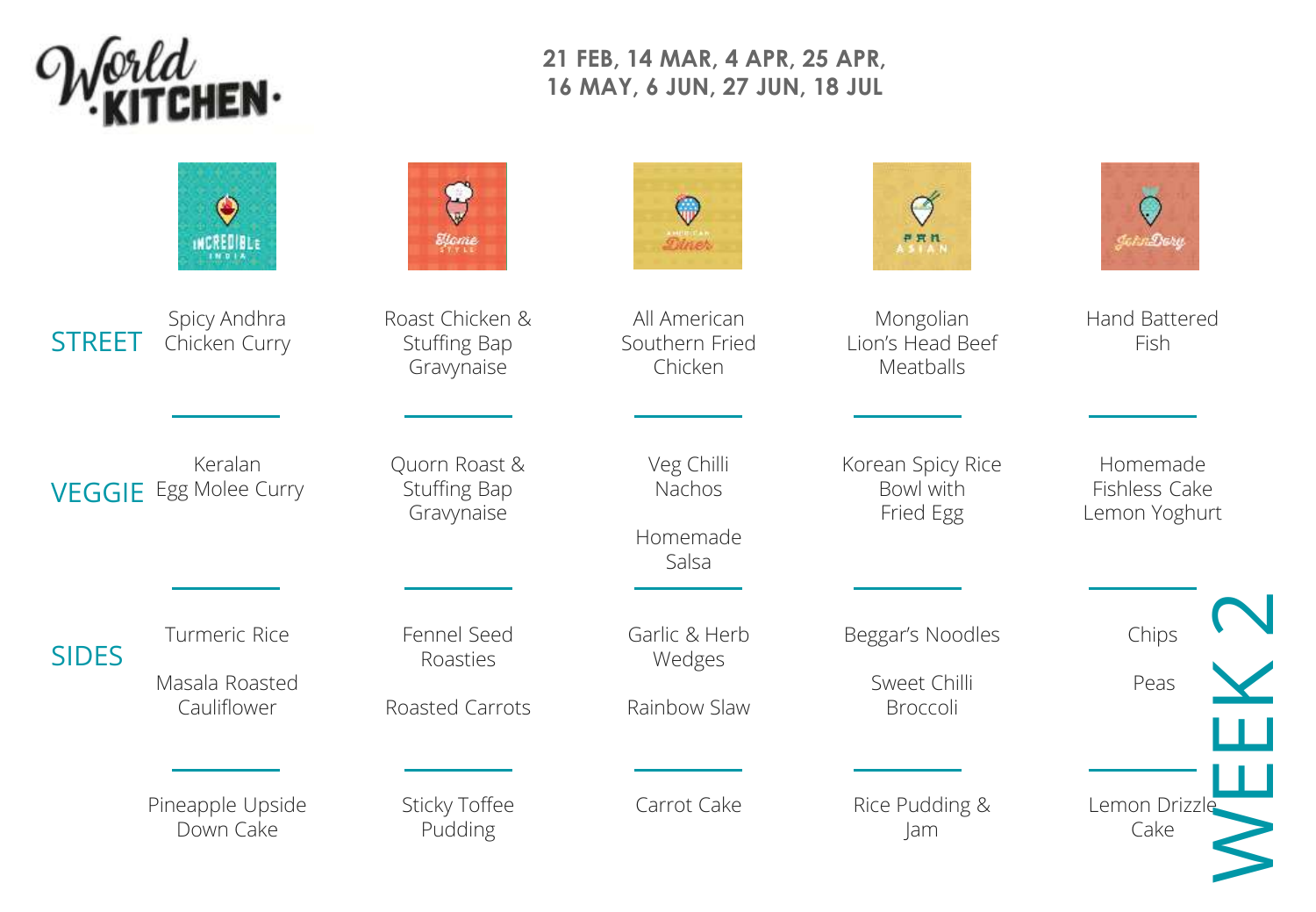

## **28 FEB, 21 MAR, 11 APR, 2 MAY, 23 MAY, 13 JUN, 4 JUL, 25 JUL**

|               | $\mathbf \Theta$<br><b>INCREDIBLE</b>    | PRN<br>N ≦   A N           | Çγ<br><b>Bines</b>                                    | Elome                      | tciviDory                                    |
|---------------|------------------------------------------|----------------------------|-------------------------------------------------------|----------------------------|----------------------------------------------|
| <b>STREET</b> | Bengali Pork<br>Shoulder                 | Breaded Chicken<br>Katsu   | All American<br>Southern Fried<br>Chicken &<br>Wedges | Beef & Onion<br>Stew       | Hand Battered<br>Fish                        |
| <b>VEGGIE</b> | Sweet Potato &<br>Chickpea Rogan<br>Josh | Veggie Thai<br>Green Curry | Deep South<br>Tomato Pie                              | Butter Bean &<br>Root Stew | Sweet Chilli<br>Jackfruit<br>"Crabless" Cake |
|               |                                          |                            |                                                       |                            |                                              |
| <b>SIDES</b>  | Whole Grain Rice                         | Lime & Coriander<br>Rice   | Paprika Wedges                                        | Mash                       | Chips                                        |
|               | Coconut Green<br>Beans                   | Asian Cucumber<br>Salad    | Red Slaw                                              | <b>Buttered</b><br>Cabbage | Peas                                         |
|               |                                          |                            |                                                       |                            |                                              |
|               | Peach Cobbler                            | Cornflake Tart             | Double<br>Chocolate<br>Muffin                         | Banana Loaf                | Golden Syrup<br>Sponge                       |